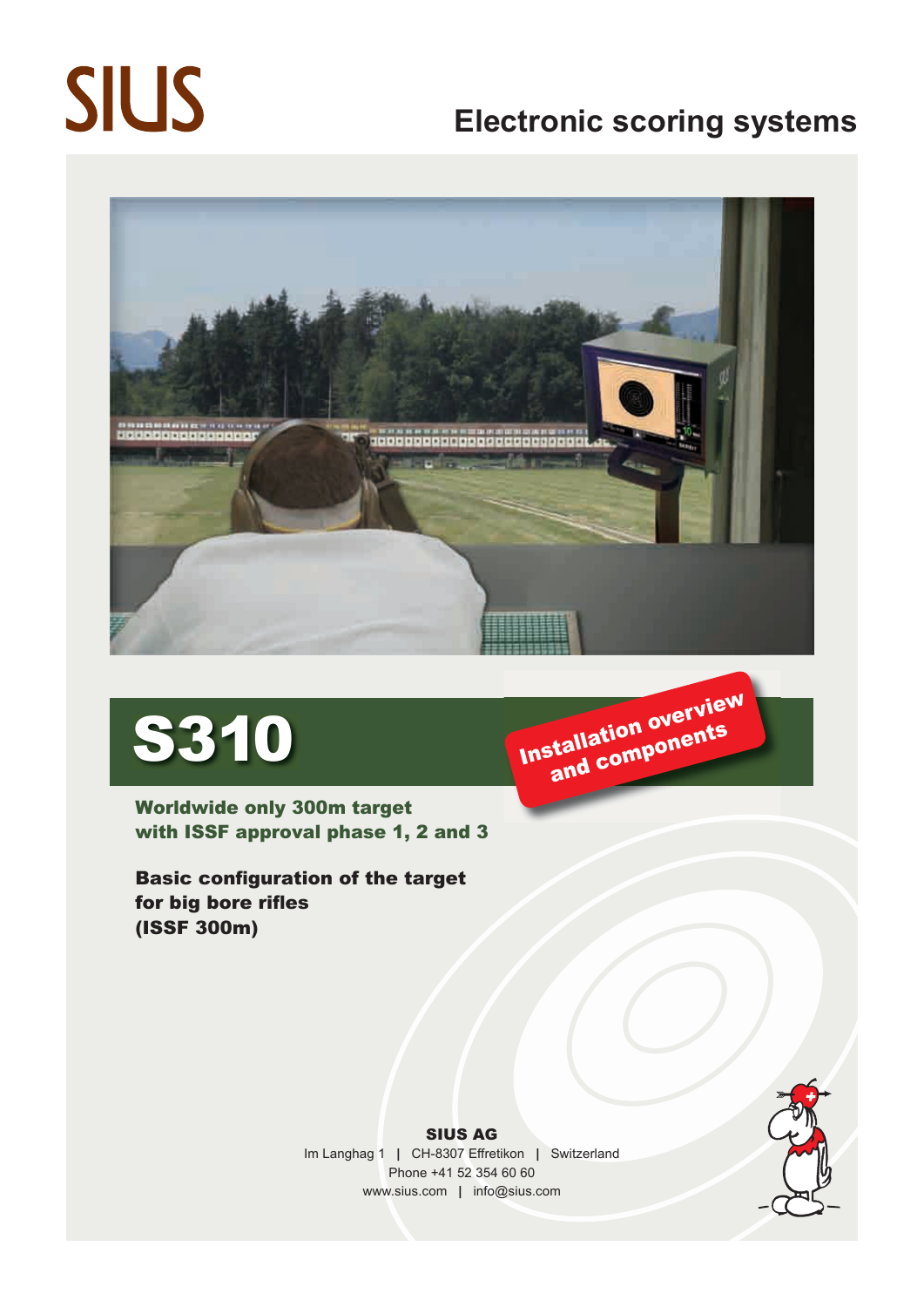## **SIUS** Electronic scoring systems **SIUS** S310

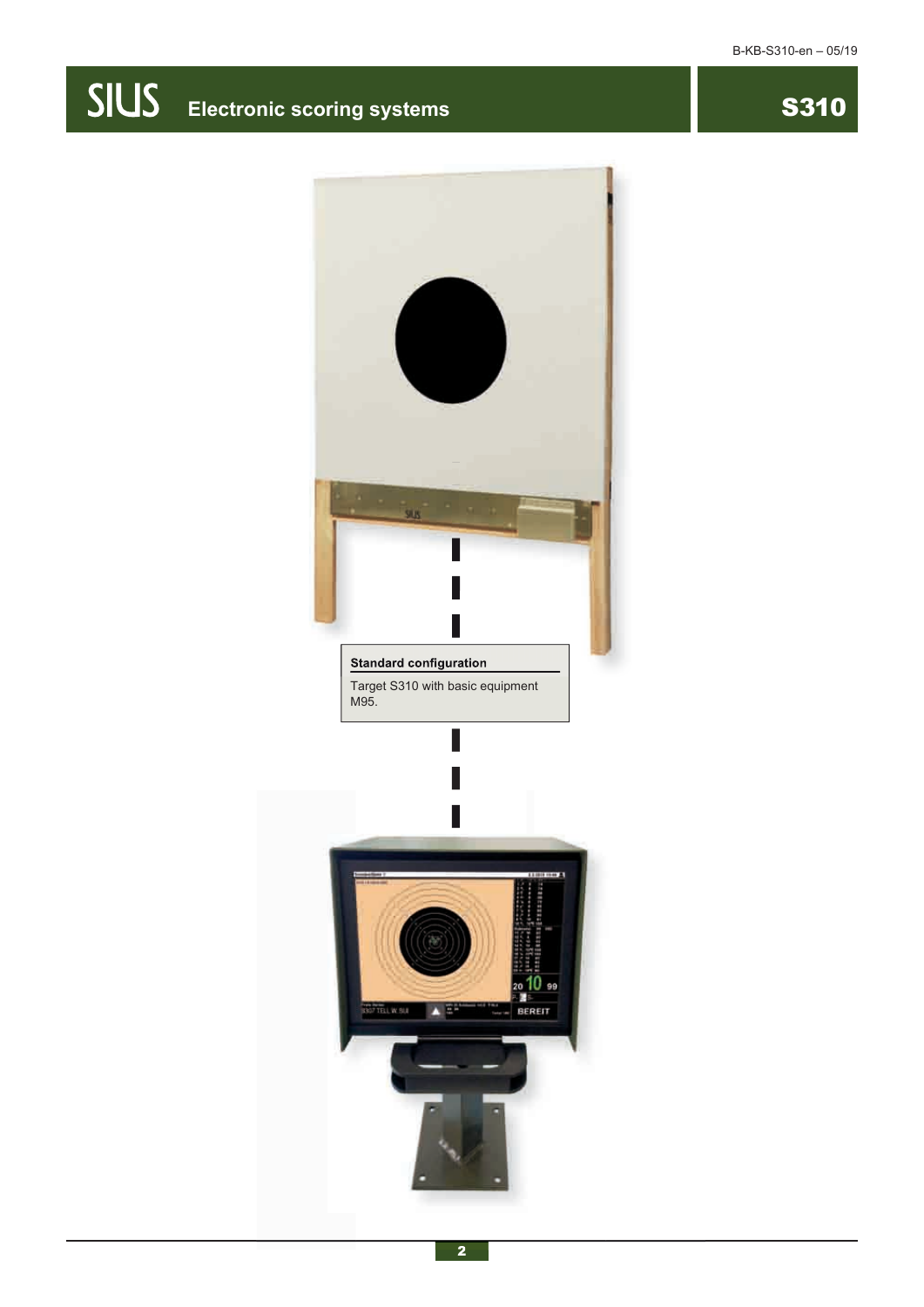### **SIUS Electronic scoring systems**

#### Installation overview S310

The installation is divided into 2 article groups: article group target line (A) and article group firing line (B). Cables and power supply (B) is designed for 10 lines at the most. In addition, power supply cables are required (connection cable: device to country specific plug).



| Pos.           | Article no.                | Pcs.         | <b>Description</b>                                                                       |  |
|----------------|----------------------------|--------------|------------------------------------------------------------------------------------------|--|
| A              | Article group target line  |              |                                                                                          |  |
| A <sub>1</sub> | <b>S310-LON</b>            | $\mathbf{1}$ | Main target S310 with LON measurement bar                                                |  |
| A2             | <b>S150A</b>               | $\mathbf{1}$ | A front frame S310 with bulls eye Ø 60cm                                                 |  |
| A <sub>3</sub> | <b>LMEB001V3</b>           | $\mathbf{1}$ | Print LON measurement electronics for S310                                               |  |
| A4             | VK-LTW2                    | $\mathbf{1}$ | Distribution box with lightning protection, 2x LTW-Kabel                                 |  |
|                | VK-LTW2V2                  | $\mathbf{1}$ | Distribution box without lightning protection, 2x LTW-Kabel                              |  |
| A <sub>5</sub> | <b>NT211</b>               | $\mathbf{1}$ | Power supply for 10 lines 225W with LTW 230V                                             |  |
| A6             | <b>KL013</b>               | $\mathbf{1}$ | Y cable for NT211                                                                        |  |
| A7             | KV021-330                  | $\mathbf{1}$ | Cable firing point - target 330m (for 300m installation)                                 |  |
| A <sub>8</sub> | <b>KL001-T</b>             | $\mathbf{1}$ | T-Adapter fem/fem/male LTW IP67                                                          |  |
| A <sub>9</sub> | KL001-2.0                  | $\mathbf{1}$ | Cable LTW male-female 2.0m                                                               |  |
| A10            | <b>KL001-R</b>             | $\mathbf{1}$ | Terminating resistor, red, male LTW IP67                                                 |  |
|                |                            |              |                                                                                          |  |
| $\, {\bf B}$   | Article group firing point |              |                                                                                          |  |
| <b>B1</b>      | M95V0                      | $\mathbf{1}$ | Control/display unit 10", size (WxHxD): 26,8x23,4x18,2cm (ohne Stativ), Gewicht: 4kg     |  |
| <b>B2</b>      | <b>RC211V1</b>             | $\mathbf{1}$ | Remote control, size (WxHxD): 118x76x25mm, weight: 350g                                  |  |
| <b>B3</b>      | AAG133-80SX-USB            | $\mathbf{1}$ | Barcode scanner USB, incl. holder and USB cable, size (WxHxD): 90x170x80mm, weight: 245g |  |
| <b>B4</b>      | D112-USB-N                 | $\mathbf{1}$ | Thermal printer 110/220V, incl. power supply and USB cable, size (BxHxT): 150x65x130mm,  |  |
|                |                            |              | weight: 1 kg                                                                             |  |
| <b>B5</b>      | <b>C88RV2</b>              | $\mathbf{1}$ | Shot sensor for big bore rifles (option) > page 8                                        |  |
| <b>B6</b>      | UEM88                      | $\mathbf{1}$ | Crosstalk separator 110x90x4cm (option); all variants > page 9                           |  |
|                | UEBH88                     | 1            | Small ground plate for crosstalk separators (option); all variants > page 9              |  |
| <b>B7</b>      | VK-LTW2                    | $\mathbf{1}$ | Distribution box with lightning protection, 2x LTW-Kabel                                 |  |
|                | VK-LTW2V2                  | $\mathbf{1}$ | Distribution box without lightning protection, 2x LTW-Kabel                              |  |
| B <sub>8</sub> | <b>KL001-T</b>             | $\mathbf{1}$ | T-Adapter fem/fem/male LTW IP67                                                          |  |
| <b>B9</b>      | KL001-2.0                  | $\mathbf{1}$ | Cable LTW male-female 2.0m                                                               |  |
| <b>B10</b>     | <b>NT211</b>               | $\mathbf{1}$ | Power supply for 10 lines 225W with LTW 230V                                             |  |
| <b>B11</b>     | <b>KL013</b>               | $\mathbf{1}$ | Y cable for NT211                                                                        |  |
| <b>B12</b>     | <b>KL001-R</b>             | $\mathbf{1}$ | Terminating resistor, red, male LTW IP67                                                 |  |
|                |                            |              |                                                                                          |  |
|                | Reference                  |              | Country-specific power supply cable > AA1**                                              |  |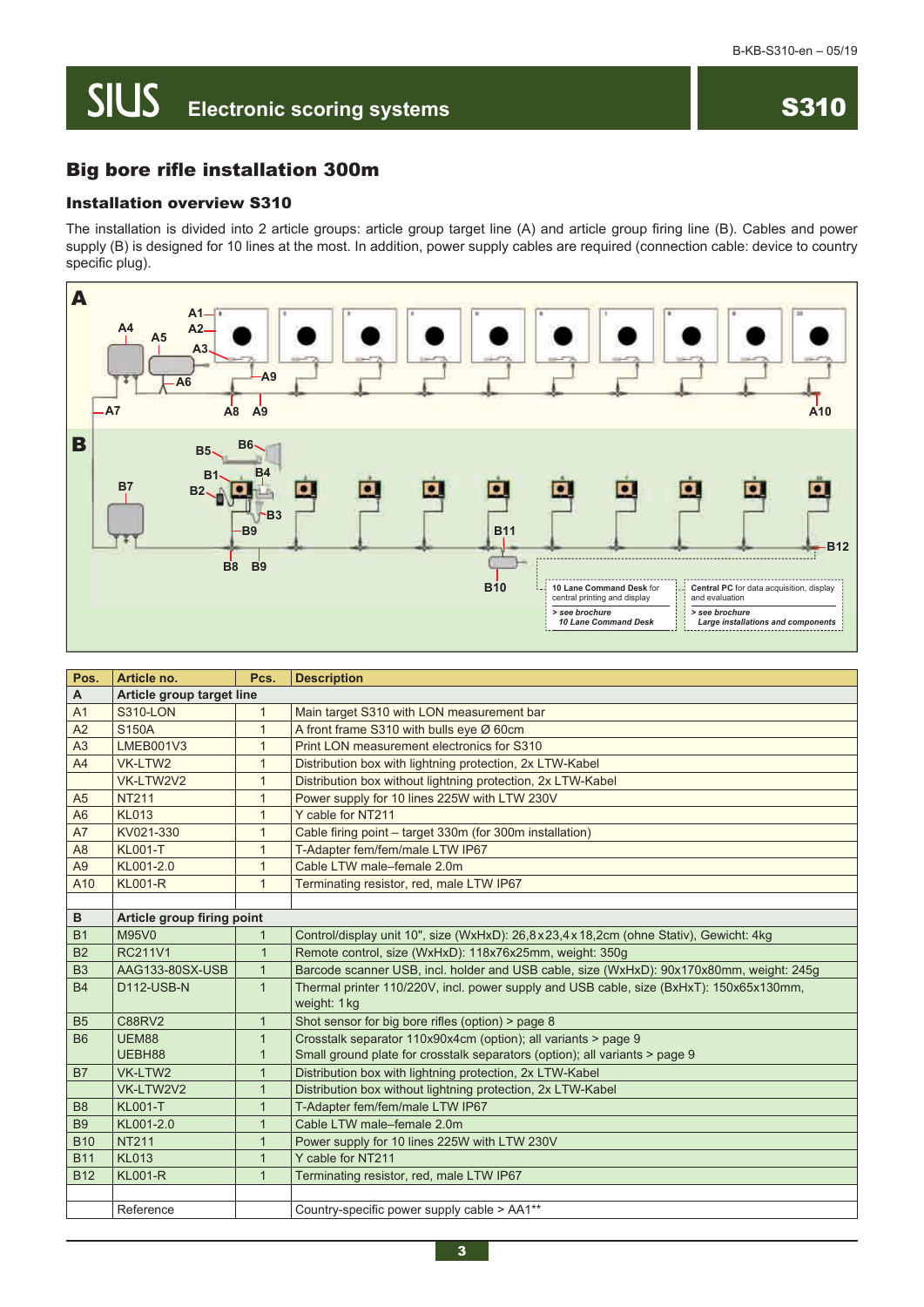## **SIUS** Electronic scoring systems **SIUS** S310

#### Target 300m for big bore rifle S310

The target S310 is designed for distances of 300 to 600m for big bore rifles. The measurement system for this target is fixed at the bottom in the protected region. This ensures a high degree of operating safety and prolongs the life of the system.

#### **CAUTION**

The LON measurement electronics and the front frame must be ordered separately.

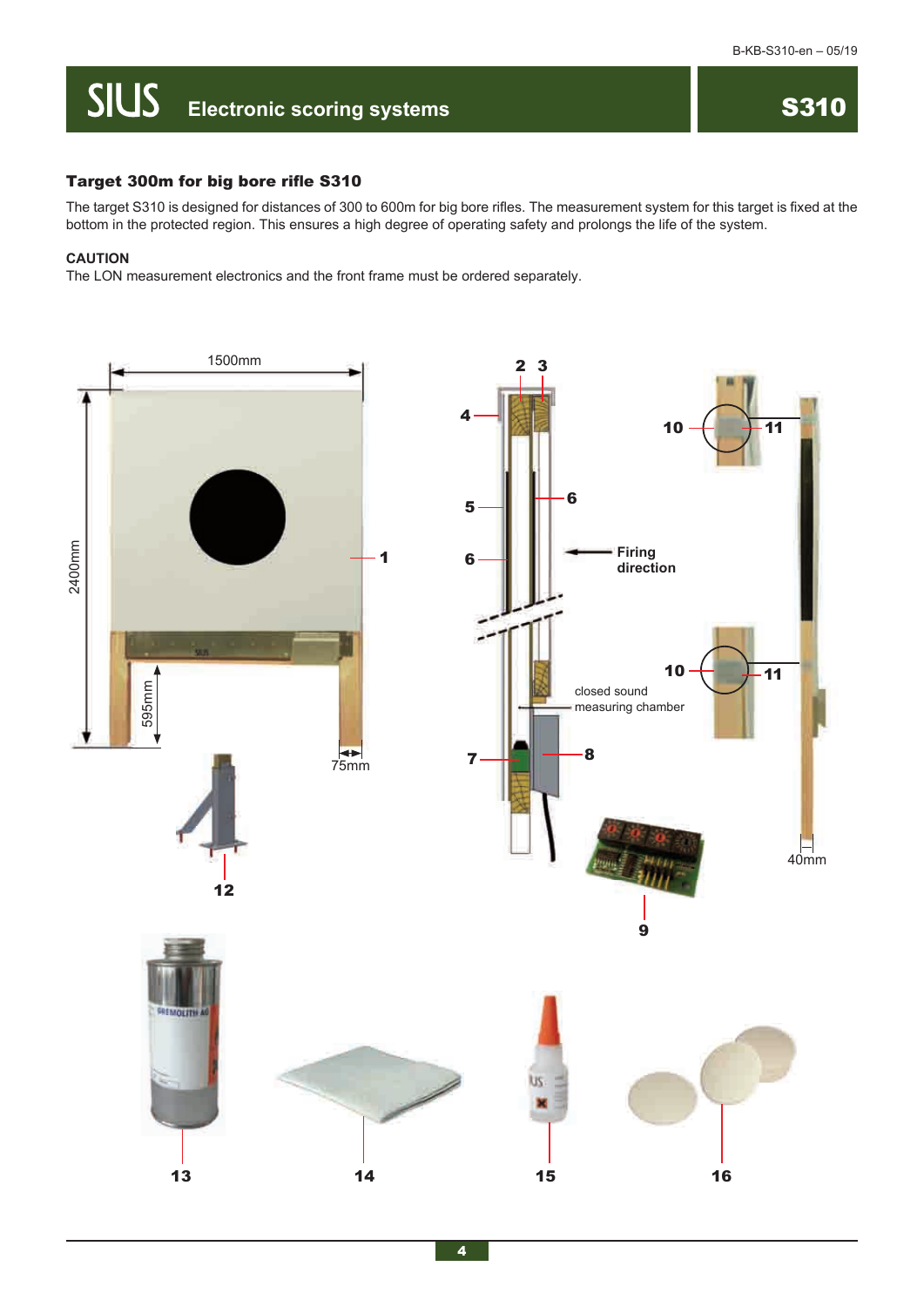## **Electronic scoring systems**

## S310

| Pos.             | Article no.                                                                                                                                                                                                                           | <b>Description</b>                                                                                                                                                                                                              |
|------------------|---------------------------------------------------------------------------------------------------------------------------------------------------------------------------------------------------------------------------------------|---------------------------------------------------------------------------------------------------------------------------------------------------------------------------------------------------------------------------------|
|                  | <b>Target S310</b>                                                                                                                                                                                                                    |                                                                                                                                                                                                                                 |
| $\mathbf{1}$     | S310-LONM0                                                                                                                                                                                                                            | Main target S310, longitudinal leg with LON measurement bar, without print LON measurement electronics<br>and front frame<br>Size (BxHxT): 1500x2400x115mm, weight: 41kg,<br>Consumption: 7.6W, detection surface: 1330x1500mm. |
|                  |                                                                                                                                                                                                                                       |                                                                                                                                                                                                                                 |
|                  | Accessory and spare parts                                                                                                                                                                                                             |                                                                                                                                                                                                                                 |
| $\overline{2}$   | S310D001                                                                                                                                                                                                                              | Main target S310 without LON measurement bar, without print LON measurement electronics and front frame                                                                                                                         |
| $\mathbf{3}$     | Reference                                                                                                                                                                                                                             | Various front frames and target front masks (see page 8-9)                                                                                                                                                                      |
| $\overline{4}$   | S150HA006                                                                                                                                                                                                                             | Rubber profile rain protection                                                                                                                                                                                                  |
| $\,$ 5 $\,$      | S150AA033                                                                                                                                                                                                                             | <b>Backing target</b>                                                                                                                                                                                                           |
| 6                | S150HA008                                                                                                                                                                                                                             | Endless rubber strip<br>The endless rubber band is pulled up if required, e.g. when the centre is shot out in a way that the target covering<br>can no longer form a closed chamber.                                            |
|                  | <b>AMW017</b>                                                                                                                                                                                                                         | Mounting aid for endless rubber band, beech stick, all edges rounded (2 pieces needed)                                                                                                                                          |
| $\overline{7}$   | MS150-LON-V1                                                                                                                                                                                                                          | LON measurement bar 1,33m                                                                                                                                                                                                       |
| 8                | LMEB001V3                                                                                                                                                                                                                             | Print LON measurement electronics for S310 (see below)                                                                                                                                                                          |
| $\boldsymbol{9}$ | LNRB001                                                                                                                                                                                                                               | Print Lane Number Assignement                                                                                                                                                                                                   |
| 10               | AMA021/10                                                                                                                                                                                                                             | Velcro strip - loops, 30x90mm, main frame                                                                                                                                                                                       |
| 11               | AMA023/16                                                                                                                                                                                                                             | Velcro strip - hooks, 30x160mm, front frame                                                                                                                                                                                     |
| 12               | SHS <sub>11</sub>                                                                                                                                                                                                                     | Target holder (feet), galvanised steel, with strut, set with 2 pieces, incl. screws and dowels                                                                                                                                  |
|                  |                                                                                                                                                                                                                                       |                                                                                                                                                                                                                                 |
|                  | Repair material for target covering<br>Larger holes in the target covering arise from ricochets for example. They can cause incorrect measurements and must therefore<br>be closed up. Repair material is available for this purpose. |                                                                                                                                                                                                                                 |
| 13               | URE200ACT                                                                                                                                                                                                                             | Acetone 200 ml                                                                                                                                                                                                                  |
| 14               | URE-ELIX-CLEAN                                                                                                                                                                                                                        | Cleaning cloth                                                                                                                                                                                                                  |
| 15               | UK20CA15G                                                                                                                                                                                                                             | Special glue CA15G 20g                                                                                                                                                                                                          |
| 16               | USX10QF                                                                                                                                                                                                                               | Ricochet repair patch (set of 10)                                                                                                                                                                                               |

#### LON measurement electronics for S310

The LON measurement electronics evaluates the signals transmitted by the microphone and sends the information over the LON network to the control unit CU941. The measurement electronics are inserted in the lower area of the target.



| Pos. | Article no. | <b>Description</b>                                                       |
|------|-------------|--------------------------------------------------------------------------|
|      |             | LON measurement electronics for S310                                     |
|      | LMEB001V3   | <b>Print LON measurement electronics S310 for big bore rifles (ISSF)</b> |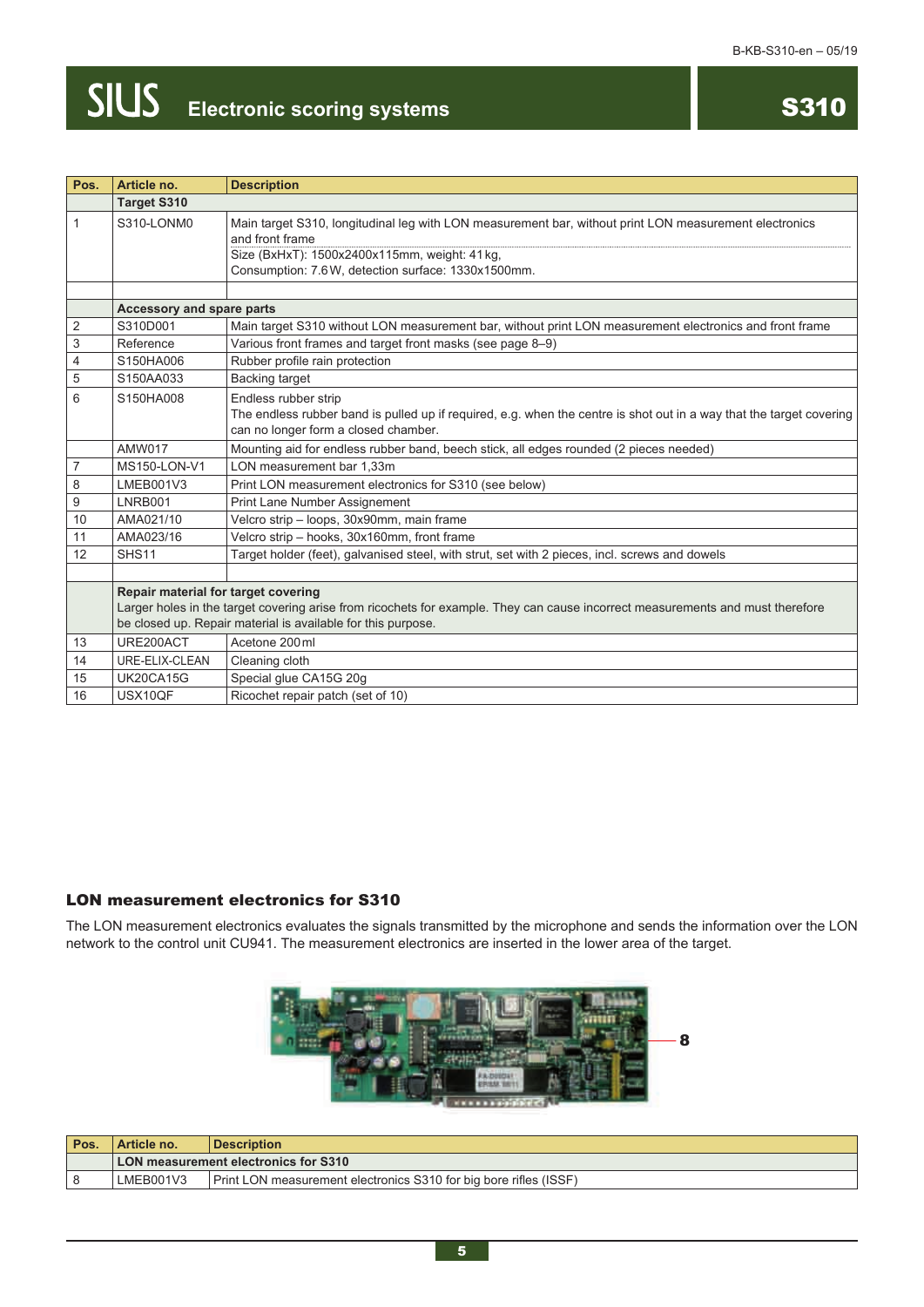### **SIUS Electronic scoring systems** S310

#### Shot sensor for big bore rifles

The shot sensor differentiates the shots of the shooter's lane from shots from other lanes (cross shots, target errors). The corresponding display is shown on the monitor.

The shot sensor can only be used for big bore rifles with muzzle flash. It is plugged directly into the control/display unit M95.

The **distance between weapon muzzle and sensors is espacially important** to ensure the best performance of the shot sensor. Sensors should not be exposed to direct or intense sunlight.



| <b>Pos</b> | Article no.                     | <b>Description</b>                                                               |
|------------|---------------------------------|----------------------------------------------------------------------------------|
|            | Shot sensor for big bore rifles |                                                                                  |
|            | C88RV2                          | Shot sensor, cable on right side<br>Size (WxHxD): 905x190x150mm, weight1: 3.2 kg |

#### Crosstalk separators for the shot sensor

We recommend the installation of crosstalk separators between the individual lanes for firing points equipped with shot sensors. These prevent the acoustic and optical triggering of shots onto neighbouring lanes. Three different sizes of crosstalk separators are available. The big **ground plate** (Pos. 4) should be used for fixing the large separator (Pos. 1.3). For the other separators all plates can be used.



| Pos. | Article no.       | <b>Description</b>                                             |                |
|------|-------------------|----------------------------------------------------------------|----------------|
|      |                   | Crosstalk separators for the shot sensor                       |                |
| 1.1  | UES88             | Crosstalk separator<br>Size (WxHxD): 77x50x2cm, weight: 1.55kg |                |
| 1.2  | UES88V1           | Crosstalk separator<br>Size (WxHxD): 85x50x2cm, weight: 1.7 kg |                |
|      | UEWH88            | Wallmounting plate for crosstalk separator                     |                |
|      | UEBH88            | Small ground plate for crosstalk separator                     |                |
|      | <b>UEHH88A001</b> | Big ground plate for crosstalk separators                      |                |
|      | <b>UES88A007</b>  | Connection bracket for crosstalk panels                        | Example of use |

#### Brass catcher

1

|      |                      | --                                                              |
|------|----------------------|-----------------------------------------------------------------|
| Pos. | Article no.          | <b>Description</b>                                              |
|      | <b>Brass catcher</b> |                                                                 |
|      | AAG279               | Brass catcher, made of cardboard<br>Size (WxHxD): 230x330x300mm |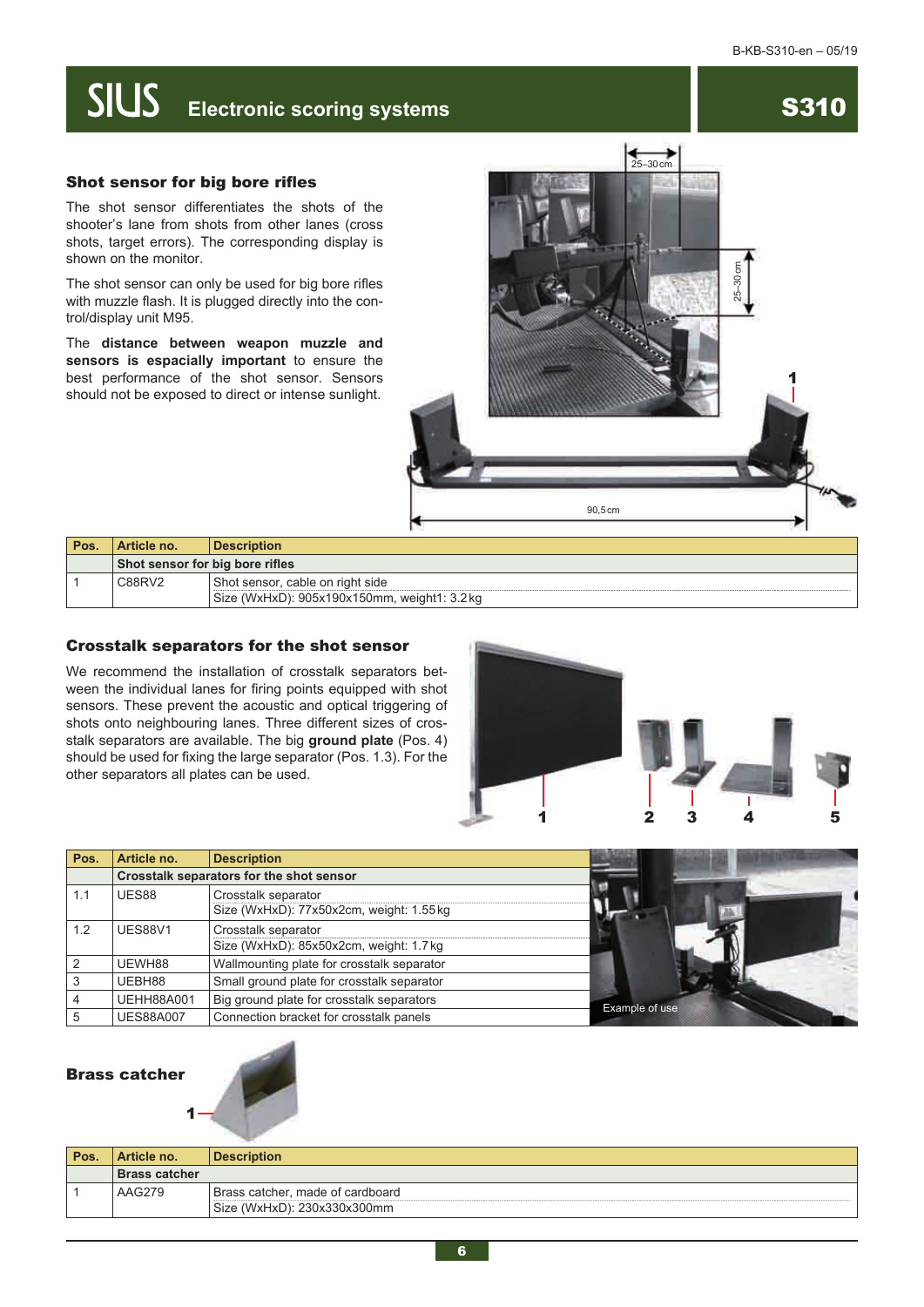### **SIUS Electronic scoring systems**

#### Front frame with circular target pictures (A targets)

For circular target pictures (A targets), front frames are used which are covered with a target skin (top skin). These front frames are mounted on the main target with velcro fastener.





| Pos. | Article no.                                | <b>Description</b>                  |
|------|--------------------------------------------|-------------------------------------|
|      | Front frames with circular target pictures |                                     |
|      | S150A/40                                   | Front frame S150, bulls eye Ø 40 cm |
|      | S <sub>150</sub> A                         | Front frame S150, bulls eye Ø 60 cm |

#### Target front masks with hunting pictures

To mount the target front masks with DJV hunting pictures, the basic multi wall panel for hunting pictures S110AA023 must be used. It will be mounted on the corresponding adaptor plate with velcro fasteners.





**4.1** Center patch calibrating target for telescopic sight



Even the single center patch for the calibration of telescopic sights is available. It can be glued on the basic multi wall panel according to manual «B073 S310\_ Jagdbilder\_Montage\_de/en».

|                | Pos.   Article no. | <b>Description</b>                                             |
|----------------|--------------------|----------------------------------------------------------------|
|                |                    | Basic multi wall panel for hunting pictures and telescop sight |
| 3 <sup>1</sup> | S110AA023          | Basic multi wall panel for hunting pictures.<br>117x113,5cm    |
| 4              | S110AA024          | Calibrating target for telescoping sights, 117x113,5cm         |
| 4.1            | S150JVZA001        | Center patch calibr target Ø 20 cm on top foil, 30x30 cm       |

**5** Adaptor plate «A» **6** Adaptor plate «B»







| Pos. | Article no.         | <b>Description</b>                                           |
|------|---------------------|--------------------------------------------------------------|
|      | Adaptor plates S310 |                                                              |
|      | S150AA034           | Adaptor plate S310 «A» for hunting pictures                  |
|      | S150BA003           | Adaptor plate S310 «B» for hunting pictures with front frame |